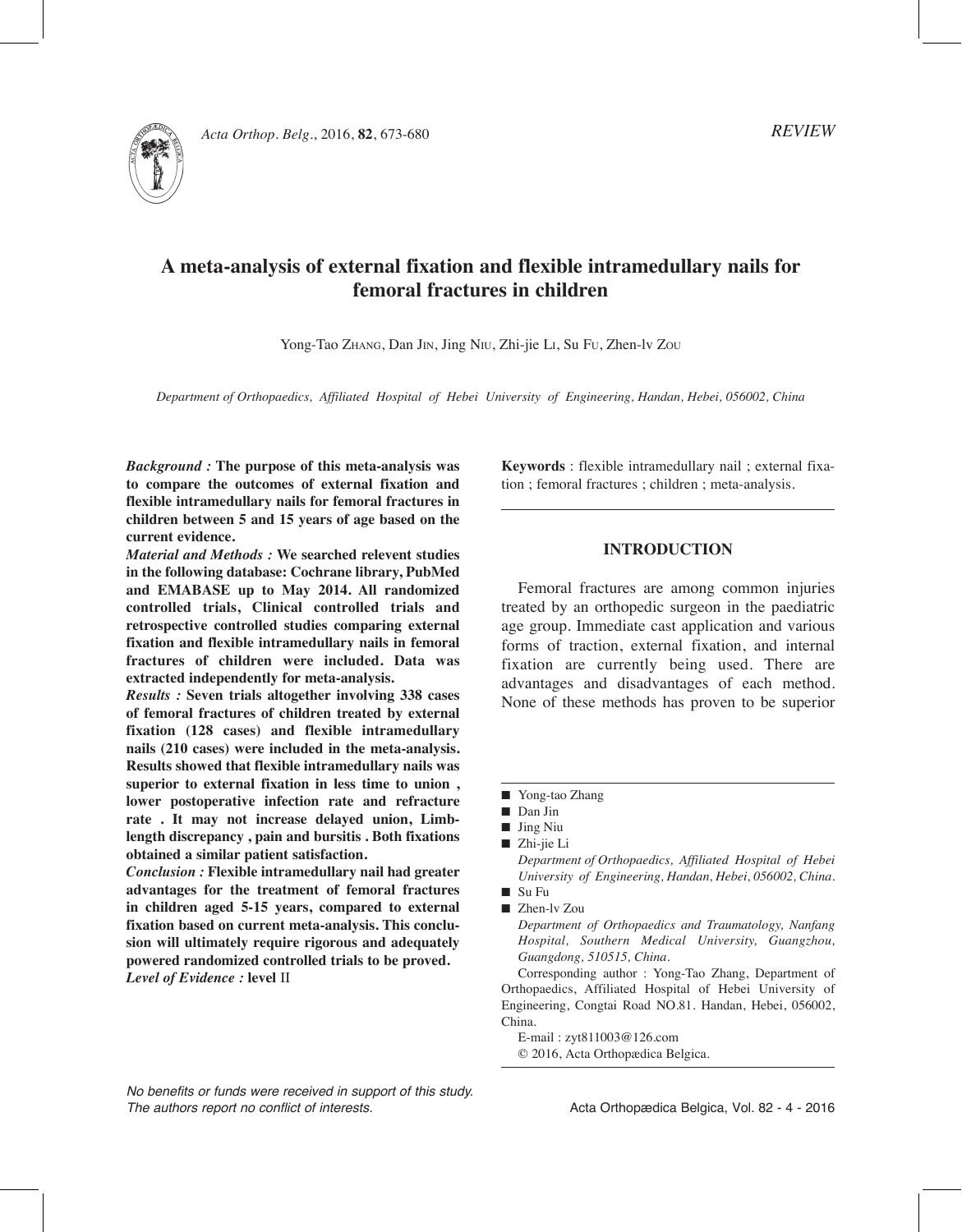# **Methodological assessment**

Methodological assessment conducted using the modified Jadad scale *[14]*. It is an eight-item scale designed to assess randomization, blinding, withdrawals and dropouts, inclusion and exclusion criteria, adverse effects and statistical analysis (Table I). The score for each article can range from 0 (lowest quality) to 8 (highest quality). Scores of 4-8 denote good to excellent (high quality) and 0 to 3 poor or low quality. The critical was conducted by one viewer and verified by another.

# **Data Analysis**

form. The following variables were extracted from each study: first author's name, publication year, Country, the number of case and control groups. Any disagreement was settled by discussion and a consensus was reached for all data. chosen. A P<0.05 was considered statistically significant. The outcomes of meta-analysis for age, union time, limb-length discrepancy (LLD), refracture rate, infection rate, pain or bursitis, and patient satisfaction were summarized using forest plot.

# **Publication bias test**

In each eligible study, the relative risk (RR) calculated for dichotomous outcomes and the weighted mean difference for continuous outcomes using the software Stata 12.0, with a 95% confidence interval (CI) adopted in both. Heterogeneity among studies was assessed using I-square  $( I<sup>2</sup>)$  test, Chisquare  $(\chi^2)$  test, and Tau-square  $(\tau^2)$  test. There was no statistical heterogeneity (as judged by χ<sup>2</sup> test P≥0.10 or  $\Gamma$  <50%), When there was no statistical evidence of heterogeneity, a fixed model was chosen; otherwise, a random-effect model was poor based on current rating system (Table I). **Age of patients** All seven studies *[1-3,7,16,18,20]* provided data of age, but the four studies *[2,3,16,18]* were not eligible for not providing standard deviation (SD). The heterogeneity test indicated a statistical evidence

Publication bias was assessed by Begg's test and a funnel plot, a p<0.05 was considered significant. All analyses were performed using the software

Stata 12.0 (Stata Corporation, Colledge Station, TX).

# **Results**

A total of 149 potentially relevant articles were retrieved. After reference to titles, abstracts and even full texts, seven published studies  $[1-3,7,16,18,20]$ with a total of 338 patients met all inclusion criteria. Information on general characteristic of studies and Jadad score was listed in Table I. Total trials scores indicate that the quality of almost half of trials was

at all ages. Femoral fractures in children (younger than 4 years) have been traditionally treated by immobilization in a spica cast, either immediately or after a period in traction. The attention has been focused on the difficulty of caring for children in a body cast for 2-3 months *[8].* In general, closed reduction and application of a spica cast is an accepted treatment for most femoral fractures for children who are 5 years of age or younger *[4].*  Notably, the older children who are managed with traction and a spica cast may miss several months of school until full union has been achieved. The optimal mode of treatment among the wide variety of surgical and nonsurgical treatment options for children between 5 and 15 years of age continues to be controversial *[2].* There has been a growing trend towards surgical treatment with widening of the indications to include femoral fractures *[5,11].* Operative strategies aim at avoiding the adverse physical, social, psychological, and financial consequence associated with prolonged immobilization. Those strategies include external fixation, intramedullary nailing with either rigid or flexible nails *[1,3],* and plate fixation *[6,17].* Each procedure caries the risk of certain complications, particularly pin track infection and refracture after external fixation removal or soft tissue irritation and painful bursitis caused by intramedullary nail *[1-3,7,16,18,20].* 

External fixation, does allow for early discharge from hospital, is less cumbersome than the hip spica cast, and can be effective for controlling the fracture position, theoretically leading to reduced rates of malunion *[19,22].* More recently, short-term immobilization, returning joint range of motion, lack of any stiff joint, short-term hospitalization, and low costs are regarded as advantage of the flexible intramedullary nail. Although the outcomes of external fixation and flexible intramedullary nail for the treatment of femoral fractures in children have been reported *[1,18,20].* The preferred therapeutic approach is dictated by patient's age, fracture characteristics and characteristic physical activities. It may be needed to investigate whether there is a significant difference between the two fixation in the treatment of femoral fractures in children between 5 and 15 years of age. The

pourpose of the present meta-analysis was to compare the outcomes of external fixation and flexible intramedullary nails for femoral fractures in children, including comparison of age, time to union, limb-length discrepancy, infection, pain and bursitis, refracture and patient satisfaction at final review in children between 5 and 15 years of age. We hypothesized that flexible intramedullary nail would be a superior treatment for femoral fractures in children compared with external fixation.

# **Material and Methods**

# **Search strategy**

A computerized search was performed on Cochrane library, PubMed and EMABASE (up to May 2014) for the potentially relevant studies according to the search strategy of the Cochrane Collaboration. Single or combinations of terms were searched as follows: external fixation, external fixator, flexible intramedullary nail, elastic intramedullary nail, femoral fractures. All articles identified as potentially relevant were obtained and reviewed by a research assistant. Also, a manual search of references by this assistant was performed in the identified articles and systematic reviews for any additional eligible articles.

Two reviewers independently evaluated the titles and abstracts of the identified articles. Only fulltext articles were eligible and included in this metaanalysis. The inclusion criteria were as follows: (1) prospective randomized controlled trials (RCTs), clinical controlled trials (CCTs) and retrospective controlled studies (RCSs) which compared the external fixation and flexible intramedullary nail were selected. (2) These studies enrolled patients had femoral fractures with a age of 5-15 years. If there were duplicates or multiple publications from the same study, which had overlap in original information, the most complete results should be chosen.

# **Data extraction**

The two reviewers independently extracted seven publications for meta-analysis to a standard

Table I. — The detailed information on basic characteristic of seven studies and methodology assessment score

| <b>Authors</b>              | Year | Study type | Case (FIN/EF) | Mean age (FIN/EF)                 | Follow-up (months) | Jadad<br>score |
|-----------------------------|------|------------|---------------|-----------------------------------|--------------------|----------------|
| Bar-On, E.et al. $(2)$      | 1997 | <b>RCT</b> | 10/10         | $8.3(5.2 - 11.1)/9.3(6.9 - 13.2)$ | $14(12-22)$        | 5.5            |
| Aslani, H.et al. $(1)$      | 2013 | <b>CCT</b> | 13/14         | $8.7 + 3.7/9.5 + 3.2$             | $>=12$             | 4.5            |
| Barlas, K.et al. $(3)$      | 2006 | <b>CCT</b> | 20/20         | $9.2(6.8-14.1)/8.2(5.4-12.3)$     | <b>NA</b>          | 4.5            |
| Sela, Y.et al. (18)         | 2013 | <b>RCS</b> | 21/14         | 9.7/10.6                          | $>=12$             | 2              |
| Wu, O. Z. et al. $(20)$     | 2011 | <b>CCT</b> | 36/31         | $7.1 + 1.6/6.5 + 2.3$             | $12+3$             | $\overline{2}$ |
| Ramseier,L.E.et al. (16)    | 2010 | <b>RCS</b> | 105/33        | 12.9/12.9                         | 14.6               | 3              |
| Clinkscales, C.M.et al. (7) | 1997 | <b>RCS</b> | 5/6           | $15+4/10+1$                       | 46.5               | ∍              |

RCT: prospective randomized controlled trials; CCT: clinical controlled trials; RCS: retrospective controlled studies; NA: not available; FIN: flexible intramedullary nail; EF: external fixation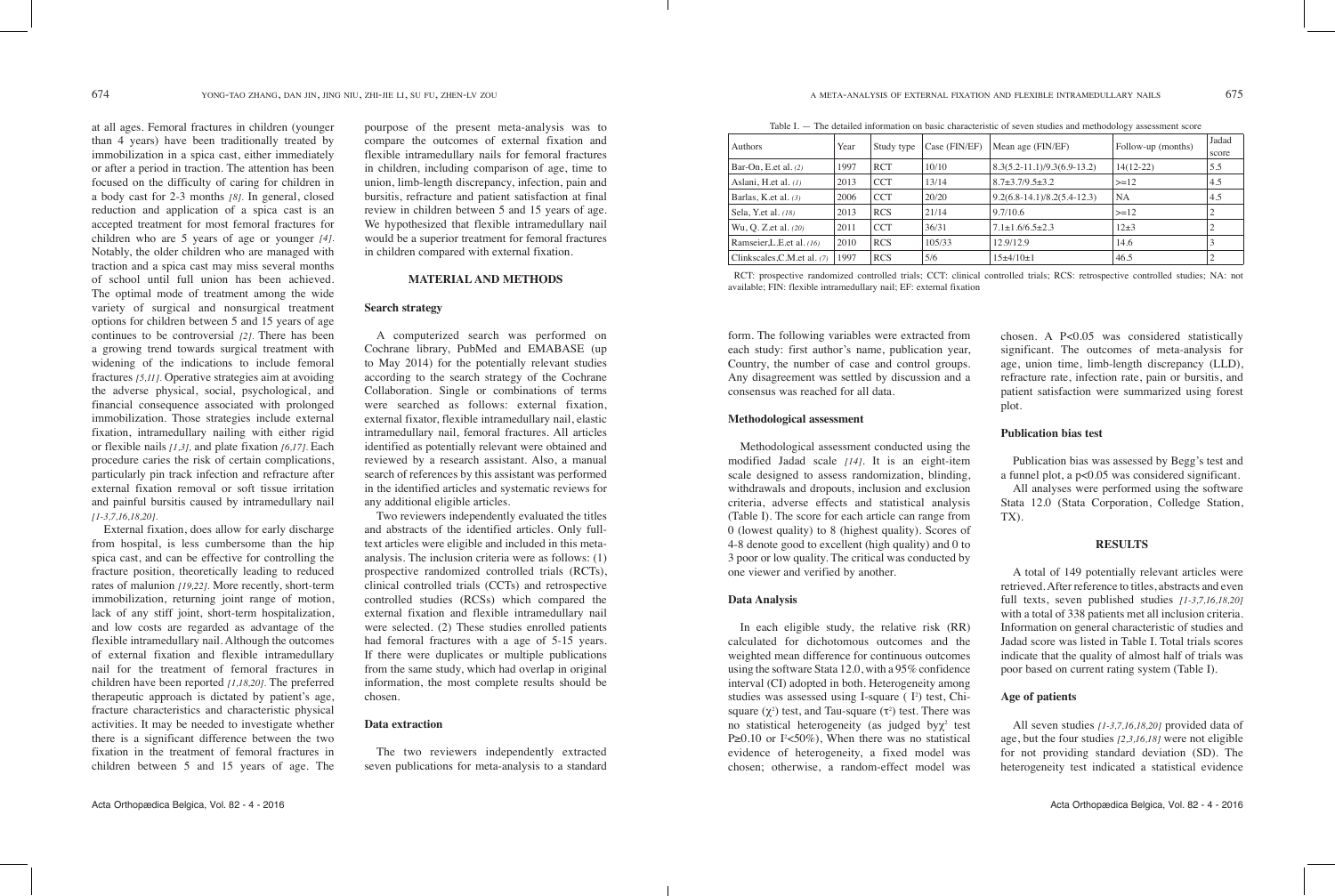|   |         | SMD (95% CI)                   | 96<br>Weight |
|---|---------|--------------------------------|--------------|
|   |         |                                |              |
|   |         | $-0.49$ $(-0.89, -0.10)$ 52.04 |              |
|   |         | $-1.41$ (-1.95, -0.88) 47.96   |              |
|   |         | (Excluded)                     | 0.00         |
|   |         | (Excluded)                     | 0.00         |
|   |         | (Excluded)                     | 0.00         |
|   |         | (Excluded)<br>(Excluded)       | 0.00         |
|   |         | $-0.93$ (-1.84, -0.03) 100.00  | 0.00         |
|   |         |                                |              |
|   | o<br>EF | 1.95                           |              |
|   |         |                                |              |
|   |         |                                |              |
|   |         |                                | 96           |
|   |         | RR (95% CI)                    | Weight       |
|   |         | 0.07 (0.00, 1.38) 15.87        |              |
|   |         | $0.24(0.01, 4.42)$ 9.74        |              |
|   |         | $0.15(0.01, 2.58)$ 16.23       |              |
|   |         | $0.50(0.15, 1.73)$ 27.38       |              |
|   |         | $0.24(0.01, 5.57)$ 7.38        |              |
|   |         |                                |              |
|   |         | 0.09 (0.01, 1.59) 23.39        |              |
|   |         | (Excluded)                     | 0.00         |
|   |         | $0.24(0.10, 0.56)$ 100.00      |              |
| 1 | EF      | 299                            |              |
|   |         |                                |              |
|   |         |                                |              |
|   |         |                                | 96           |
|   |         | RR (95% CI)                    | Weight       |
|   |         | 0.22 (0.04, 1.29) 27.72        |              |
|   |         | $0.44(0.02, 9.11)$ 7.94        |              |
|   |         | $0.36(0.02, 8.03)$ $8.86$      |              |
|   |         | $0.24(0.01, 4.65)$ 13.94       |              |
|   |         |                                |              |
|   |         | $0.22(0.01, 4.30)$ 14.73       |              |
|   |         | $0.24(0.01, 5.57)$ 10.72       |              |
|   |         | $0.18(0.01, 3.69)$ 16.09       |              |
|   |         | 0.25 (0.09, 0.69) 100.00       |              |
|   |         |                                |              |
| 1 |         | 109                            |              |
|   | EF      |                                |              |

#### **Delayed union rate**

Two studies *[16,20]* provided the data of delayed union rate and was analyzed. The heterogeneity test indicated a statistical evidence of heterogeneity  $(\chi^2=1.33, P=0.249, I^2=24.8\%)$ . The fixed-effects model was used. The pooled data indicated that there was no statistical difference in delayed union between two groups (pooled risk rate (RR): 0.386, 95% confidence interval (CI): 0.065~ 2.290, P=0.295) (Table II).

# **Limb-length discrepancy LLD**

Five studies *[1-3,16,18]* provided the data of LLD and was analyzed. The heterogeneity test indicated no statistical significant difference of heterogeneity  $(\chi^2 = 3.26, \text{ P} = 0.515, \text{ P} = 0.0\%$  ). The fixed-effects model was used. The pooled data and meta-analysis indicated that there was no statistical difference in LLD between two groups (pooled RR: 0.539, 95% confidence interval (CI): 0.223~ 1.301, P=0.169) (Table II).

#### **Infection rate**

Six studies *[1-3,7,16,18]* provided data on postoperative infection rate. It was observed in 205 of 210 femoral fractures managed with flexible intramedullary nail, and in 122 of the 128 fractures managed with external fixation. The heterogeneity test indicated no statistical significant difference of heterogeneity ( $\chi^2$ =2.63, P=0.756, I<sup>2</sup>=0.0%). Data pooled by a fixed-effects model and the metaanalysis indicated a significantly lower rate of

*Fig. 1.* – Flow chat of study search and selection for the metaanalysis

of heterogeneity  $(\chi^2=6.01, \text{ P=0.049}, \text{ I}^2=66.7\%).$ The random-effects model was used. The pooled data indicated that age was no statistical difference between the two groups. (pooled standardized mean difference (SMD): 0.408, 95% confidence interval (CI):  $-0.406 \sim -1.222$ , P=0.326) (Table II).

> *Fig. 2.* — Forest plots of the meta-analysis of (A) Time to union, (B) Infection rate, (C) Refracture rate for comparation between two groups. The width of the horizontal line represents the 95% CI of the individual studies, and the square proportion represents the weight of each study. The diamond represents the pooled OR or SMD and 95%CI. OR: odds ratio; CI: confidence interval. FIN: flexible intramedullary

#### **Time to union**

Two studies *[16,20]* provided the data of time to union with mean and standard deviation (SD) and was analyzed. The heterogeneity test indicated a statistical evidence of heterogeneity ( $\chi^2$ =7.32,  $P=0.007$ ,  $I^2=86.3\%$ ). The random-effects model was used. The pooled data indicated that the time to union in the flexible intramedullary nail was less than external fixation (pooled SMD: -0.934, 95% confidence interval (CI):  $-1.837 - 0.031$ , P=0.043) (Figure 2A).

Table II. — Observations and pooled outcome of meta-analyses.

| <b>Observations</b>         | NO of studies | Pooled<br>SMD or OR | LL 95% CI | <b>UL 95% CI</b> | P value | $\chi^2(p)$ | $I^2\%$ |
|-----------------------------|---------------|---------------------|-----------|------------------|---------|-------------|---------|
| Age of patients             | 3             | 0.048               | $-0.406$  | 1.222            | 0.326   | 6.01        | 66.7    |
| Delayed union               | ◠             | 0.386               | 0.065     | 2.290            | 0.295   | 1.33        | 24.8    |
| <b>LLD</b>                  |               | 0.539               | 0.223     | 1.301            | 0.169   | 3.26        | 0.0     |
| Pain and bursitis           |               | 1.418               | 0.549     | 3.657            | 0.471   | 3.47        | 0.0     |
| Satisfaction of<br>patients | ↑             | 1.125               | 0.761     | 1.663            | 0.555   | 0.00        | 0.0     |

SMD: standardized mean difference; OR: odds ratio; CI: confidence interval; LLD: Limb-length discrepancy





nail; EF: external fixation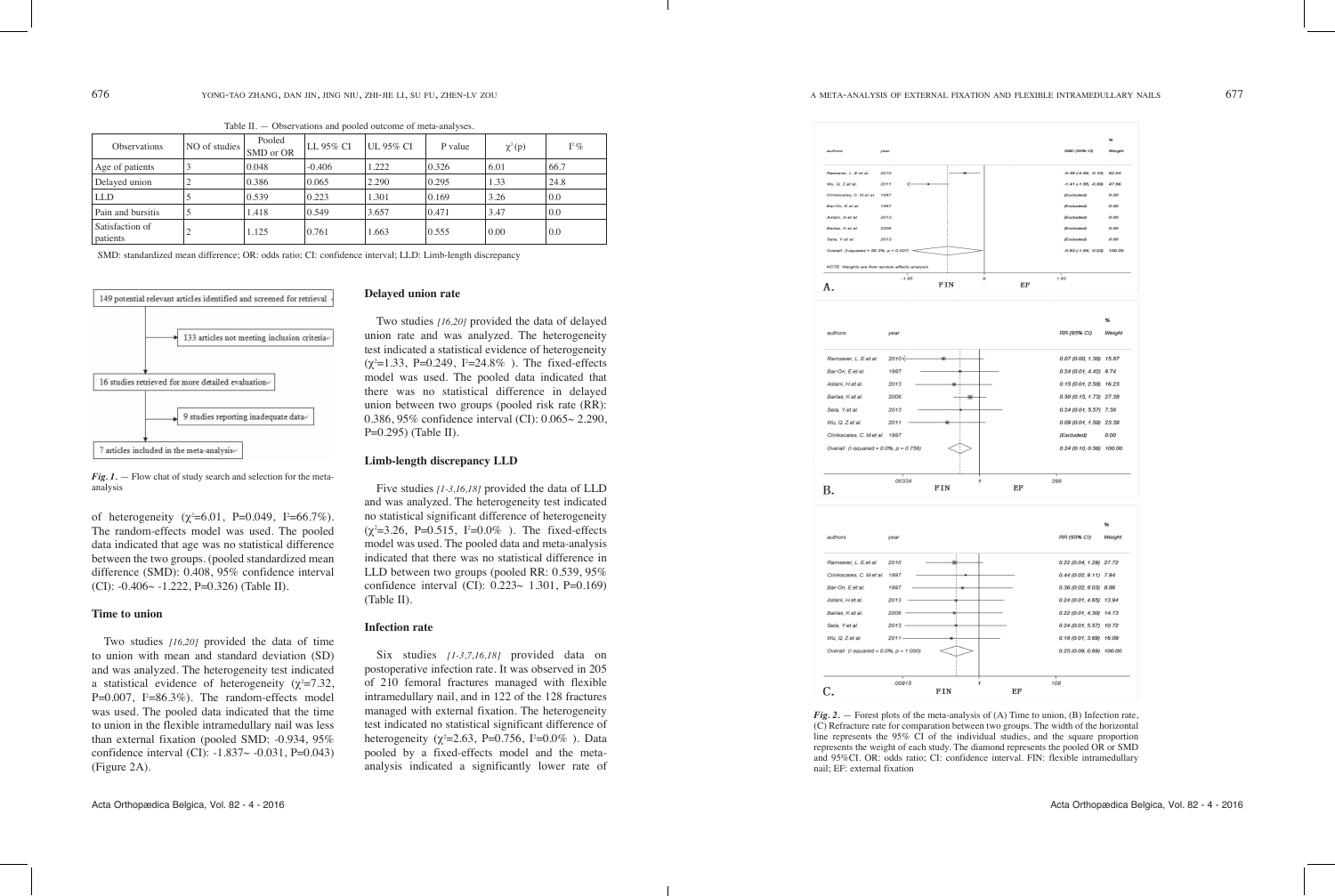refracture was regarded as the main complication observed in the external fixator method. The higher refracture rate in external fixation was also fund in this meta-analysis compared to flexible intramedullary nails fixation (Figure 2C). External fixation usually used as a temporary method in adults due to more complications (nonunion, malunion, and infection surrounding the pins) *[9].*  However, the complications (nonunion, malunion) are less seen in children treated with external fixation, and it was used as a definite treatment method in children. Bursitis requiring device removal is the main complication of the flexible intramedullary technique. Bursitis and pain rate was higher in flexible intramedullary nails group than that in external fixation group based on this meta-analysis. The two fixations were associated with specific complications. Nevertheless, not all fractures may be suitable for flexible intramedullary nail fixation. External fixation should be reserved for open or severely comminuted fractures *[2,3].* The study concluded both external fixator and intramedullary nail method are effective ways in treating high grade open femoral fractures in children and final treatment results are similar *[1].*  In fact, no current single technique is universally applicable to all femoral fractures in children. Combining pins and flexible intramedullary nails is effective in developing more stability and is not associated with more complications *[1].* Elastic stable intramedullary nailing may reduce recovery time *[13].* In the present meta-analysis, the same result was also found (Figure 2A). Surgery result in lower rates of malunion in children aged 4 to 12 years, but may increase the risk of serious adverse events *[13].* The choice of fixation will may remain influenced by the surgeon's preference based on expertise and experience, patient and fracture characteristics, and patient and family preferences *[16].* Additionlly, these findings of this meta-analysis may guide the surgeons in treating femoral fractures in children.

There were some limitations in this metaanalysis. The number of studies included was not so adequate which just had seven studies involving 338 fractures, and the quality of the trials was generally low for some retrospective studies were

postoperative infection in flexible intramedullary nail group compared to that in external fixation group (pooled RR: 0.235, 95% confidence interval (CI):  $0.099 \sim 0.561$ , P=0.001) (Figure 2B).

> probability of infection *[10,15].* We fund there was a lower postoperative infection rate in the flexible intramedullary nails group than that in external fixation group in this paper. In fact, a significantly publication bias was fund concerning postoperative infection rate when one study *[3]* was included in this meta-analysis. We fund only this study reported infection in flexible intramedullary nail group and there were 3 infections in 20 patients. Unfortunately, they did not describe the cause of infection in detail in their paper. But, the significant difference of postoperative infection rate was not affected when the study *[3]* was excluded. Therefore, the outcome was credible in this meta-analysis. External fixation was associated with quick stability of long bone fractures and is an effective way in treating open fractures with severe damage of soft tissues, and

# **Publication bias and sensitivity analysis**

Funnel plot and Begg's test showed that no significant publication bias was found (Figure 3A ) in the studies concerning postoperative refracture  $(z=1.05, p=0.447)$ . However, a significantly publication bias was fund concerning postoperative infection rate  $(z=0.56, p=0.024)$ . Then, sensitivity test was performed to check whether the outcome of infection rate was reliable in the meta-analysis. The results of sensitivity analysis revealed, after excluding the study [3], it did not affect the statistical significant difference of infection rate between the two groups (pooled RR: 0.134, 95% confidence interval (CI): 0.036~ 0.495,  $P=0.003$ ). No significantly publication bias was fund  $(z=0.00, p=0.538)$  after the study [3] was excluded (Figure 3B).

# **Discussion**

This meta-analysis showed that Flexible intramedullary nail had a superior effectiveness for the femoral fractures in children compared with external fixation concerning time to union, LLD, refracture rate, infection rate, pain and bursitis rate and patient satisfaction.

The benefits and harms of different interventions for treating femoral fractures in children and adolescents were discussed, the study did not provide a preferred fixation *[12].* Developing flexible intramedullary nails have brought large developments in treating pediatric long bone fractures *[21]*. It makes alignment and appropriate rotation possible in treating the fractures. In addition to appropriate stability and elasticity, it can result in a micromotion at the fractured area and strengthen the formation of osseous calculus. These factors may accelerate the union process. However, the study reported the mean union time was not difference between the same in the intramedullary nails group and external fixation group for open femoral fractures *[1].* In this meta-analysis, the time to union was less in flexible intramedullary nails group than that in external fixation group based on the present evidence. A small incision is used in surgical treatment and there is a very weak



# **Refacture rate**

Seven studies *[1-3,7,16,18,20]* provided the data of refracture after operation. It was observed in 210 femoral fractures managed with flexible intramedullary nail, and in 128 fractures managed with external fixation. The heterogeneity test indicated an insignificant difference of heterogeneity  $(\chi^2=0.26, P=1.000, I^2=0.0\%)$ . Data pooled by a fixed-effects model and the meta-analysis indicated a significantly lower rate of postoperative refracture in flexible intramedullary nail group compared to that in external fixation group (pooled RR: 0.251, 95% confidence interval  $(CI)$ : 0.091 $\sim$  0.694, P=0.008) (Figure 2C).

# **Pain and bursitis rate**

Five studies *[1-3,18,20]* provided the data of postoperative pain and bursitis in two groups. It was observed in 100 of 210 femoral fractures managed with flexible intramedullary nail, and in 89 of the 128 fractures managed with external fixation. The heterogeneity test indicated an insignificant difference of heterogeneity ( $\chi^2 = 3.47$ , P=0.483,  $I^2=0.0\%$  ). Data pooled by a fixed-effects model and the meta-analysis indicated that no significantly higher rate of postoperative pain and bursitis in flexible intramedullary nail group compared to that in external fixation group (pooled RR: 1.418, 95% confidence interval (CI):  $0.549 \sim 3.657$ , P=0.471) (Table II).

## **Satisfaction of patients**

Two studies *[2,3]* reported patient satisfaction. The heterogeneity test indicated an insignificant difference of heterogeneity ( $\chi^2$ =0.00, P=1.000,  $I^2=0.0\%$  ). Data pooled by a fixed-effects model and the meta-analysis indicated a similar patients satisfaction in two groups (pooled RR: 1.125, 95% confidence interval (CI):  $0.761 \sim 1.663$ , P=0.555) (Table II).



*Fig. 3.* — Begg's funnel plot for publication bias (with 95% pseudo confidence limits) of the included studies that investigated (A) refracture (p=0.447) and (B) postoperative infection (p=0.538). (Continuity corrected). SE: standard error.